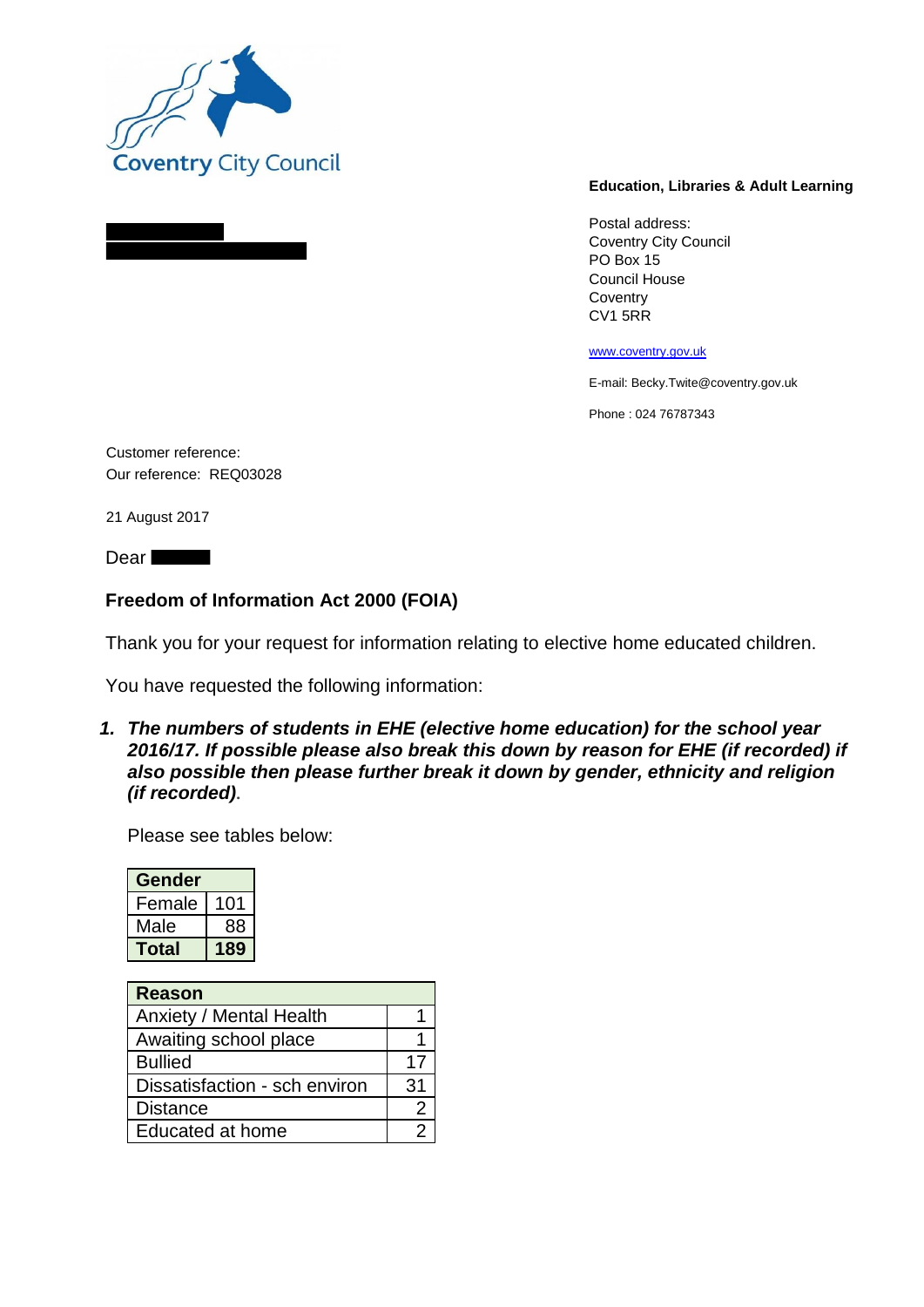| <b>Reason continued</b>     |                |  |
|-----------------------------|----------------|--|
| From abroad                 | 1              |  |
| Lifestyle/Cultural          | 24             |  |
| <b>Managed Move</b>         | 1              |  |
| Medical - child             | 11             |  |
| <b>Moved House</b>          | 1              |  |
| Moved Into Area             | $\overline{2}$ |  |
| Moving out of area          | 1              |  |
| Near exclusion              | 1              |  |
| Not preferred school        | 5              |  |
| <b>Permanent Exclusion</b>  | 1              |  |
| Philosophical               | 20             |  |
| Problems with SEN provision | 12             |  |
| Religious beliefs           | 9              |  |
| School refuser              | 3              |  |
| Siblings attend             |                |  |
| Talent                      | 1              |  |
| <b>Unhappy At School</b>    | 3              |  |
| other/not disclosed         | 38             |  |
| <b>Total</b>                | 189            |  |

| <b>Ethnicity</b>                        |                |  |
|-----------------------------------------|----------------|--|
| AIND - Indian                           | 3              |  |
| <b>APKN - Pakistani</b>                 | 10             |  |
| <b>BAFR - Black African</b>             | 7              |  |
| <b>BCRB - Black Caribbean</b>           | $\overline{2}$ |  |
| MOTH - Any other Mixed background       | $\overline{2}$ |  |
| <b>MWAS - White and Asian</b>           | 1              |  |
| <b>MWBA - White and Black African</b>   | 1              |  |
| <b>MWBC - White and Black Caribbean</b> | 3              |  |
| NOBT - Info not yet obtained            | 4              |  |
| Unknown                                 | 23             |  |
| WBRI - White British                    | 102            |  |
| <b>WEEU - White Eastern European</b>    | $\overline{2}$ |  |
| <b>WIRI - White Irish</b>               | 1              |  |
| WIRT - Traveller - Irish Heritage       | 5              |  |
| WOTH - Any other White background       | 22             |  |
| WROM - Gypsy/Roma                       |                |  |
| <b>Total</b>                            | 189            |  |

Please note that the above figures are as at 25 July 2017.

In regards to religion it has been established that the Council does not hold this information in a summary format and are informing you as required by Section 1(1) of the act.

The supply of information in response to a freedom of information request does not confer an automatic right to re-use the information. You can use any information supplied for the purposes of private study and non-commercial research without requiring further permission. Similarly, information supplied can also be re-used for the purposes of news reporting. An exception to this is photographs. Please contact us if you wish to use the information for any other purpose.